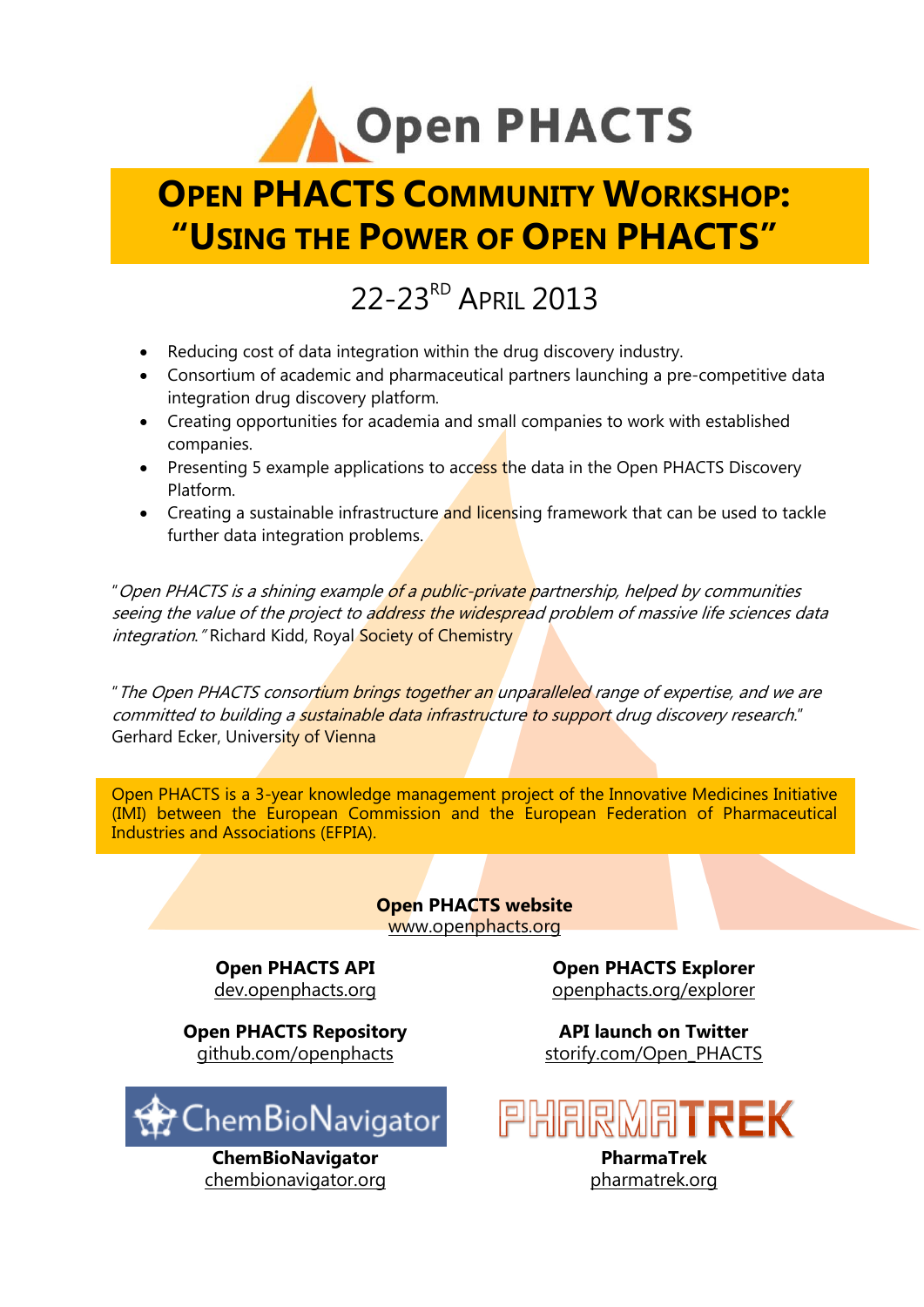## **WHAT DOES OPEN PHACTS DELIVER?**

#### **THE OPEN PHACTS API**

- The Open PHACTS application programming interface (API).
- Permits third-party applications to query data in the Open PHACTS Discovery Platform.
- Allows new applications to be built to address the evolving needs of drug discovery.

#### **THE OPEN PHACTS DISCOVERY PLATFORM**

- A host of example applications make up the Open PHACTS Discovery Platform.
- Browser-based interfaces such as the [Open PHACTS Explorer,](https://www.openphacts.org/explorer) [ChemBioNavigator](http://www.chembionavigator.org/) and [PharmaTrek](http://www.pharmatrek.org/) offer bespoke data visualisation and analysis solutions to scientists.

#### **THE OPEN PHACTS FOUNDATION**

The Open PHACTS Foundation is a not-for-profit organisation that will continue developing and supporting the Open PHACTS infrastructure, and will act as a hub of relevant academic research.

## **WHO IS INVOLVED IN OPEN PHACTS?**

- Open PHACTS consortium of 28 partners from 9 European countries.
- The wider Open PHACTS community of over 40 Associated Partners



For more information please contact **pmu@openphacts.org**